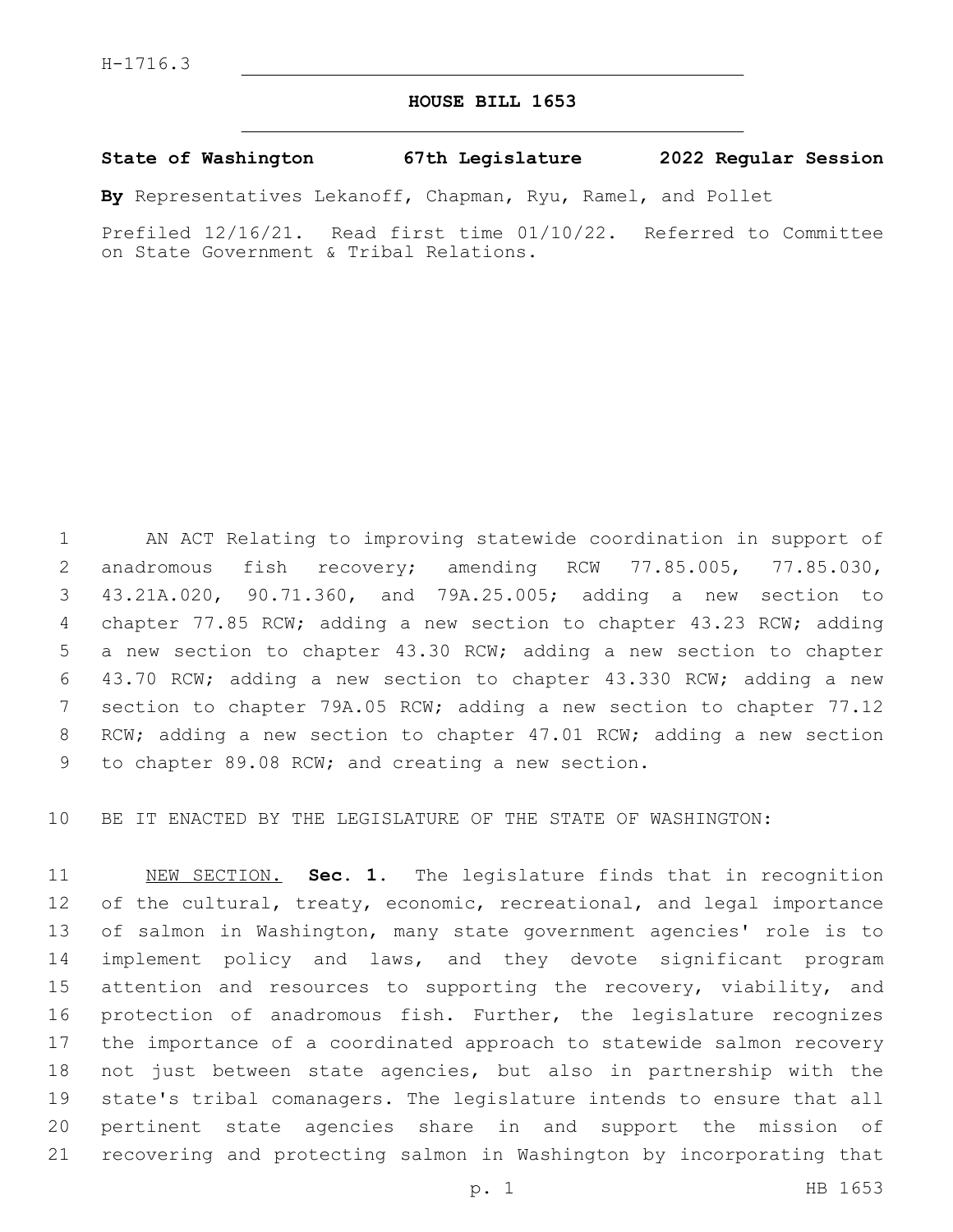goal into each agency's mission, and by creating a venue through which state agencies and tribes can come together to review overall progress towards salmon recovery. However, the legislature does not intend to reallocate among state agencies any existing programs or responsibilities related to salmon recovery in Washington through 6 this act.

 **Sec. 2.** RCW 77.85.005 and 2009 c 345 s 9 are each amended to 8 read as follows:

9 (1) The legislature finds that repeated attempts to improve salmonid fish runs throughout the state of Washington have failed to avert listings of salmon and steelhead runs as threatened or endangered under the federal endangered species act (16 U.S.C. Sec. 1531 et seq.). These listings threaten the sport, commercial, and tribal fishing industries as well as the economic well-being and vitality of vast areas of the state. It is the intent of the legislature to begin activities required for the recovery of salmon stocks as soon as possible, although the legislature understands that successful recovery efforts may not be realized for many years because of the life cycle of salmon and the complex array of natural 20 and human-caused problems they face.

 (2) The legislature finds that it is in the interest of the citizens of the state of Washington for the state to retain primary responsibility for managing the natural resources of the state, rather than abdicate those responsibilities to the federal government, and that the state may best accomplish this objective by integrating local and regional recovery activities into a statewide strategy that can make the most effective use of provisions of federal laws allowing for a state lead in salmon recovery, delivered through implementation activities consistent with regional and 30 watershed recovery plans.

31  $(3)$  The legislature also (( $finds$  that a)) supports the statewide 32 salmon recovery strategy ((must be developed and implemented through 33 an)) and recognizes the state's active public involvement process in 34 order to ensure public participation in, and support for, salmon 35 recovery.

 (4) The legislature also finds that there is a substantial link between the provisions of the federal endangered species act and the federal clean water act (33 U.S.C. Sec. 1251 et seq.).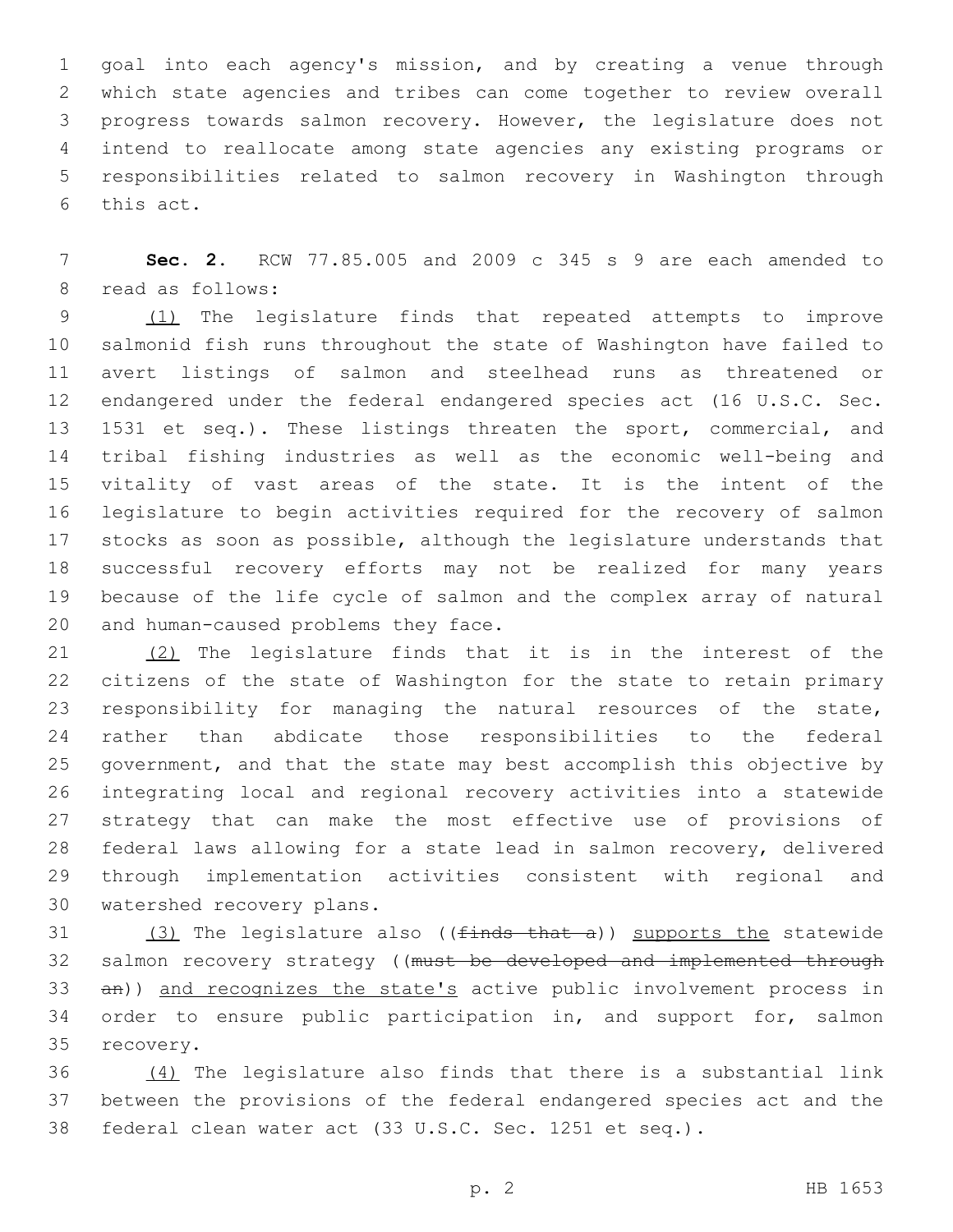(5) The legislature further finds that effective habitat protection and restoration is a vital component of salmon recovery efforts. With amplified climate change effects and human population growth, the legislature must protect what the state currently has and will have in the future, and thus must vastly increase the scope and scale of restoration, also including investments and inclusion of salmon recovery in the growth management act. Therefore, it is the intent of the legislature to specifically address salmon habitat 9 protection and restoration for properly functioning watershed conditions for salmon in a coordinated manner and to develop a 11 structure that allows for the coordinated delivery of federal, state, and local assistance to communities for habitat projects that will assist in the recovery and enhancement of salmon stocks. A strong watershed-based locally implemented plan is essential for local, 15 regional, and statewide salmon recovery.

 (6) The legislature also finds that credible scientific review and oversight is essential for any salmon recovery effort to be 18 successful.

 (7) The legislature further finds that it is important to monitor the overall health of the salmon resource to determine if recovery efforts are providing expected returns. It is important to monitor salmon habitat projects and salmon recovery activities to determine their effectiveness in order to secure federal acceptance of the 24 state's approach to salmon recovery. Adaptive management ((cannot exist without monitoring)) will only exist with properly functioning watershed conditions for salmon. For these reasons, the legislature believes that a coordinated and integrated monitoring system should 28 be developed and implemented.

 (8) The legislature therefore finds that a coordinated framework for responding to the salmon crisis is needed immediately. To that 31 end, the governor's salmon recovery office should ((be created to)) provide overall coordination of the state's response; an independent 33 science panel ((is needed to)) shall provide scientific review and oversight; a coordinated state funding process should be ((established)) implemented through a salmon recovery funding board and the fish passage barrier removal board; the appropriate local or tribal government ((should)) provides local leadership in identifying 38 and sequencing habitat restoration and acquisition projects to be funded by state agencies; habitat projects should be implemented 40 without delay; and a strong partnership between state, tribal, and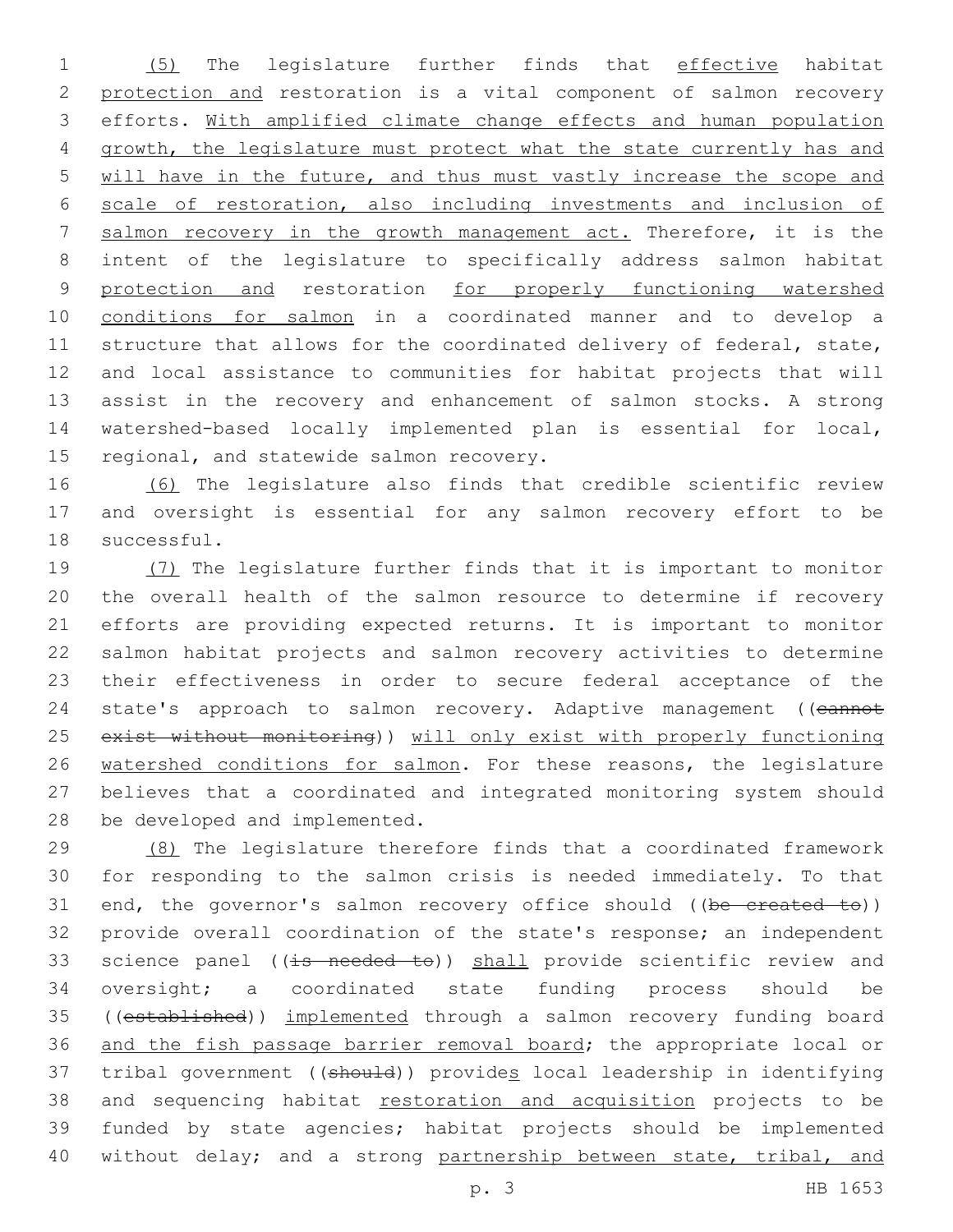1 locally based efforts to restore salmon habitat should be established by providing a framework to allow citizen volunteers to work 3 effectively.

 (9) Furthermore, the legislature declares it to be the goal of the state to support the recovery and enhancement of salmon and steelhead stocks in order to support Washington's tribal treaty obligations, support nontribal commercial and recreational fisheries, and achieve the delisting and recovery of threatened or endangered 9 salmon and steelhead runs under the federal endangered species act. 10 State agencies should strive to apply the laws of the state of Washington, and the rules and policies of the agency, to advance the goal established in this section.

 **Sec. 3.** RCW 77.85.030 and 2009 c 345 s 2 are each amended to read as follows:14

 (1) The governor's salmon recovery office shall coordinate state strategy to allow for salmon recovery to healthy sustainable population levels with productive commercial and recreational fisheries. A primary purpose of the office is to coordinate and assist in the development, implementation, and revision of regional salmon recovery plans as an integral part of a statewide strategy developed consistent with the guiding principles and procedures under 22 RCW 77.85.150.

 (2) The governor's salmon recovery office is also responsible for maintaining the statewide salmon recovery strategy to reflect applicable provisions of regional recovery plans, habitat protection and restoration plans, water quality plans, and other private, local, 27 regional, state agency and federal plans, projects, and activities 28 that contribute to salmon recovery.

 (3) The governor's salmon recovery office shall also work with regional salmon recovery organizations on salmon recovery issues in order to ensure a coordinated and consistent statewide approach to 32 salmon recovery, which includes integrating statewide salmon recovery goals, methods, monitoring, and outcomes into each regional salmon 34 recovery plan, and ensuring that salmon recovery plan elements are incorporated into growth management act and shoreline management act planning, and shall work with federal agencies to accomplish implementation of federal commitments in the recovery plans.

 (4) The governor's salmon recovery office shall annually review and update each regional recovery plan to ensure each plan is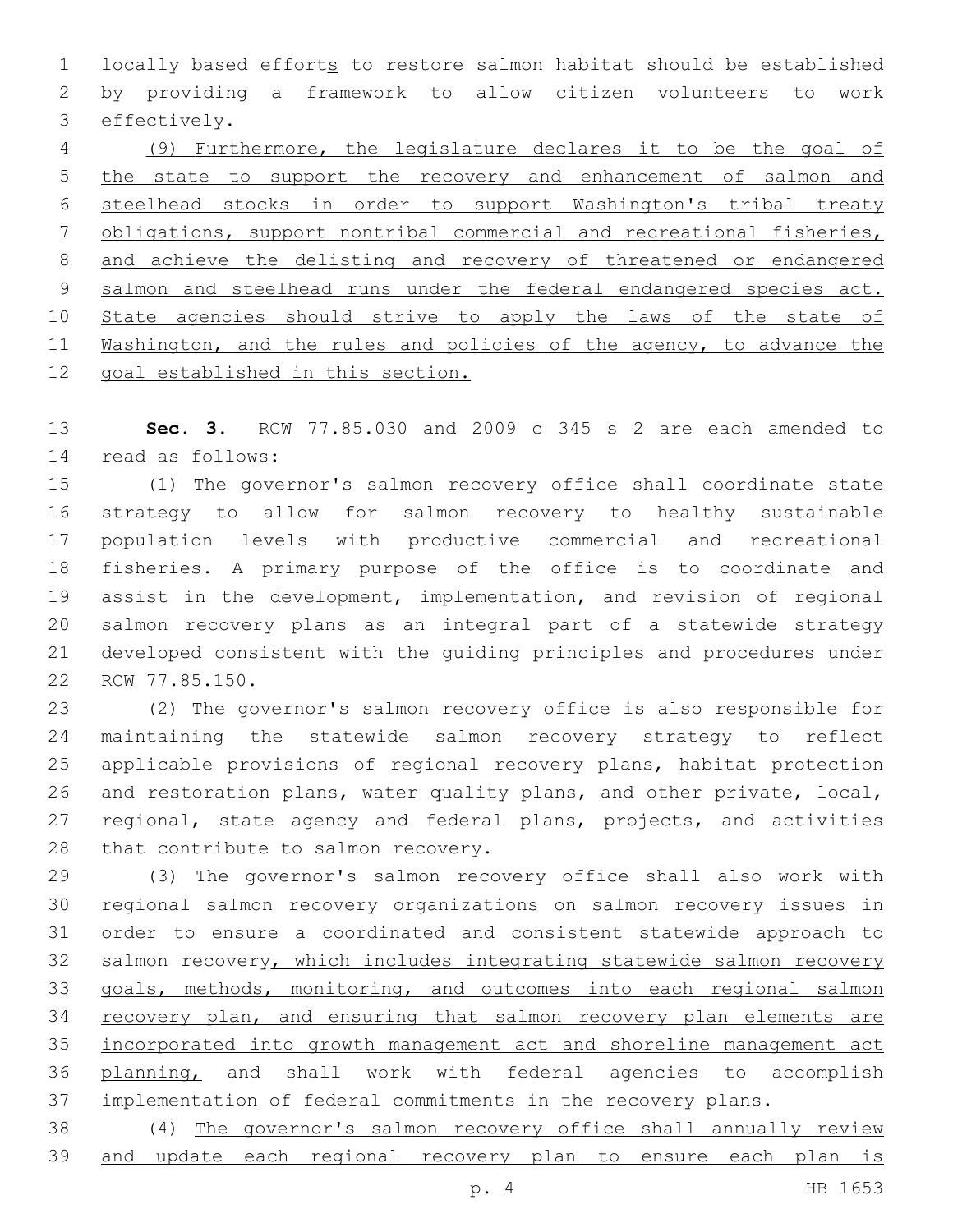1 achieving positive outcomes for salmon recovery and is in alignment 2 with the statewide salmon recovery strategy.

 (5) The governor's salmon recovery office shall oversee and, as appropriate, may provide technical and administrative support to any science panels that: Review and discuss emerging science; review watershed function monitoring; and report on progress towards properly functioning conditions at the watershed scale and natural 8 origin salmon and steelhead population changes.

9 (6) The governor's salmon recovery office may also:

 (a) Assist state agencies, local governments, landowners, and other interested parties in obtaining federal assurances that plans, programs, or activities are consistent with fish recovery under the 13 federal endangered species act;

14 (b) Act as liaison to local governments, the state congressional 15 delegation, the United States congress, federally recognized tribes, 16 and the federal executive branch agencies for issues related to the 17 state's salmon recovery plans;

18 (c) Provide periodic reports pursuant to RCW 77.85.020;

19 (d) ((Provide, as appropriate, technical and administrative 20 support to science panels on issues pertaining to salmon recovery;

 $(21 + (e))$ ) In cooperation with the regional recovery organizations, prepare a timeline and implementation plan that, together with a schedule and recommended budget, identifies specific actions in regional recovery plans for state agency actions and assistance necessary to implement local and regional recovery plans; and

26 ( $(\text{+f})$ ) (e) As necessary, provide recommendations to the legislature that would further the success of salmon recovery, including recommendations for state agency actions in the succeeding biennium and state financial and technical assistance for projects and activities to be undertaken in local and regional salmon recovery 31 plans. The recommendations may include:

32 (i) The need to expand or improve regulatory and nonregulatory 33 programs and activities; and

34 (ii) The need for state funding assistance to recovery activities 35 and projects.

36  $((+5+))$   $(7)$  For administrative purposes, the governor's salmon 37 recovery office is located within the ((recreation and conservation)) 38 office of the governor. The governor's salmon recovery office must 39 work in direct relationship with the governor's office of Indian 40 affairs.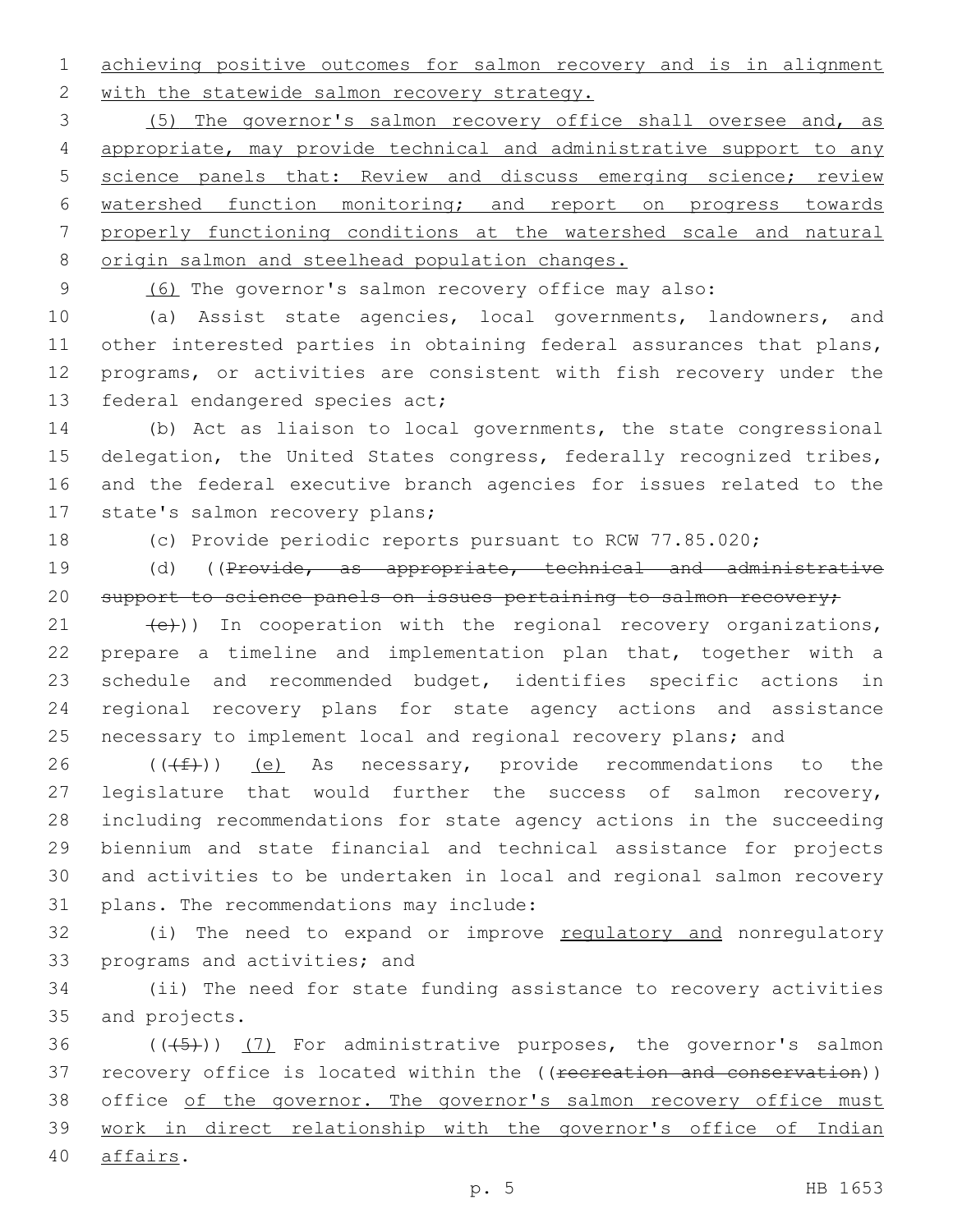NEW SECTION. **Sec. 4.** A new section is added to chapter 77.85 2 RCW to read as follows:

 (1) The salmon cabinet is established to foster statewide coordination and interagency relationships on salmon and steelhead recovery; receive updates on progress towards recovery goals; monitor progress on recovery initiatives; and make recommendations to the governor and legislature on agency actions, legislation, and budget priorities to enhance salmon and steelhead recovery.

(2) The salmon cabinet consists of the following members:

 (a) The policy advisor to the governor whose responsibilities include advising the governor on issues related to salmon;

 (b) One chair of a federally recognized Indian tribe located east 13 of the crest of the Cascade mountains;

 (c) One chair of a federally recognized Indian tribe located west 15 of the crest of the Cascade mountains;

(d) The director of the department of fish and wildlife;

17 (e) The commissioner of public lands;

18 (f) The director of the department of ecology;

(g) The director of the recreation and conservation office;

(h) The director of the state conservation commission;

(i) The director of the department of commerce;

22 (i) The director of the office of financial management;

(k) The director of the department of transportation;

(l) The director of the department of agriculture;

(m) The director of the parks and recreation commission;

(n) The director of the Puget Sound partnership;

 (o) One member from each of the two largest caucuses of the house 28 of representatives, appointed by the speaker of the house of 29 representatives; and

 (p) One member from each of the two largest caucuses of the 31 senate, appointed by the president of the senate.

 (3) The director of the department of fish and wildlife; the governor's policy advisor whose responsibilities include advising the governor on issues related to salmon; one chair of a federally recognized Indian tribe located west of the crest of the Cascade mountains; and one chair of a federally recognized Indian tribe located east of the crest of the Cascade mountains shall serve as 38 cochairs of the salmon cabinet.

 (4) The governor's salmon recovery office shall provide staff 40 support to the salmon cabinet.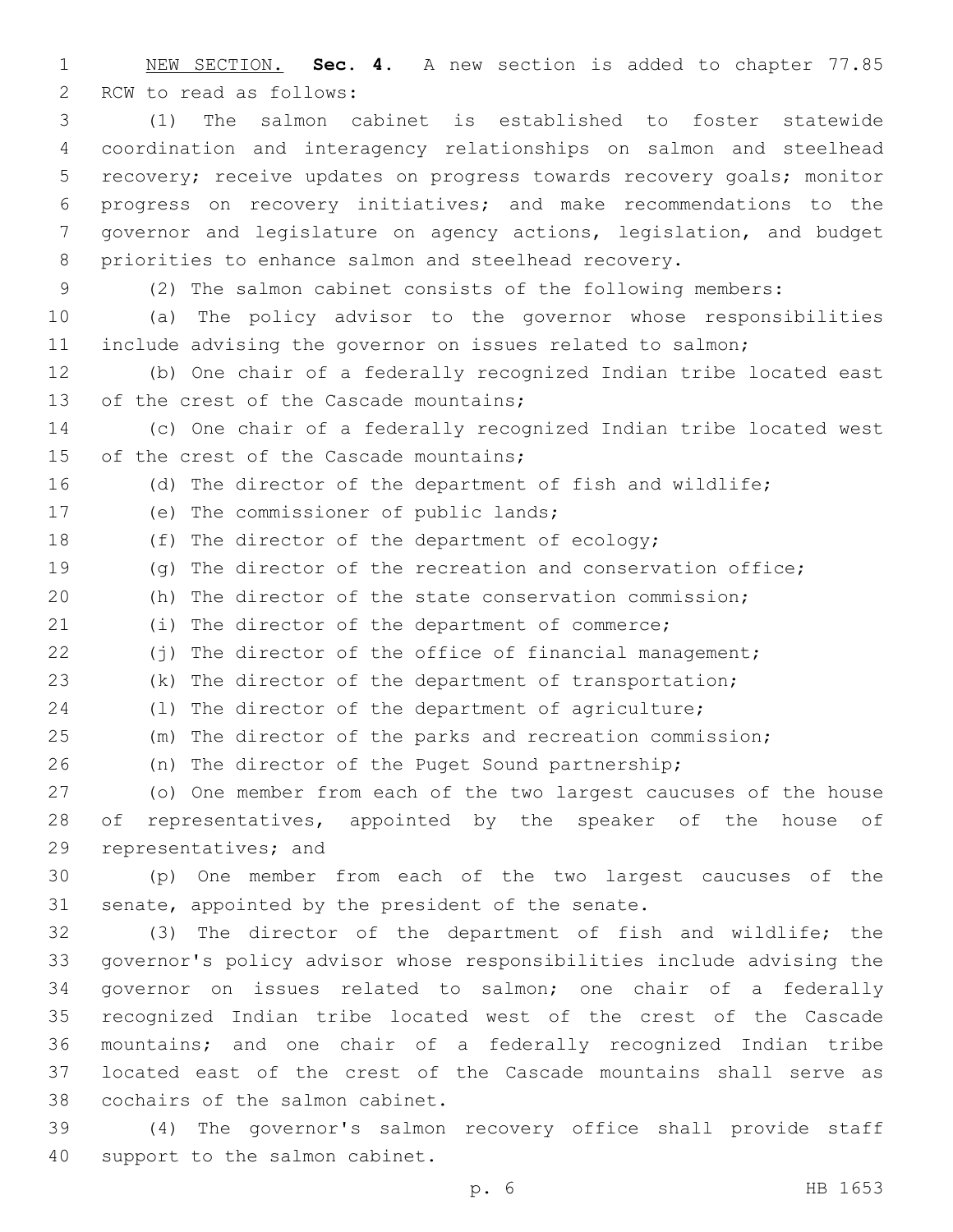(5) Legislative members of the salmon cabinet are reimbursed for travel expenses in accordance with RCW 44.04.120. Nonlegislative members are not entitled to be reimbursed for travel expenses if they are elected officials or are participating on behalf of an employer, governmental entity, or other organization. Any reimbursement for other nonlegislative members is subject to chapter 43.03 RCW.

 (6) The salmon cabinet shall provide a report in accordance with RCW 43.01.036 by June 1st and December 1st of each year on its activities including any recommendations on agency actions, potential legislation, and budget priorities to enhance salmon and steelhead recovery to the governor and the appropriate fiscal and policy committees of the legislature. The first report is due by June 1, 13 2022.

 **Sec. 5.** RCW 43.21A.020 and 2020 c 20 s 1030 are each amended to 15 read as follows:

 In recognition of the responsibility of state government to carry out the policies set forth in RCW 43.21A.010, it is the purpose of this chapter to establish a single state agency with the authority to manage and develop our air and water resources in an orderly, efficient, and effective manner and to carry out a coordinated program of pollution control involving these and related land resources. To this end a department of ecology is created by this chapter to undertake, in an integrated manner, the various water regulation, management, planning and development programs now authorized to be performed by the department of water resources and the water pollution control commission, the air regulation and management program now performed by the state air pollution control board, the solid waste regulation and management program authorized to be performed by state government as provided by chapter 70A.205 RCW, and such other environmental, management protection and 31 development programs as may be authorized by the legislature. The department must interpret its responsibilities described in this section, and its responsibilities in carrying out its various statutory duties and authorities established by the legislature, in a manner that is supportive of the state anadromous fish protection and recovery goal established in RCW 77.85.005(9).

 NEW SECTION. **Sec. 6.** A new section is added to chapter 43.23 38 RCW to read as follows: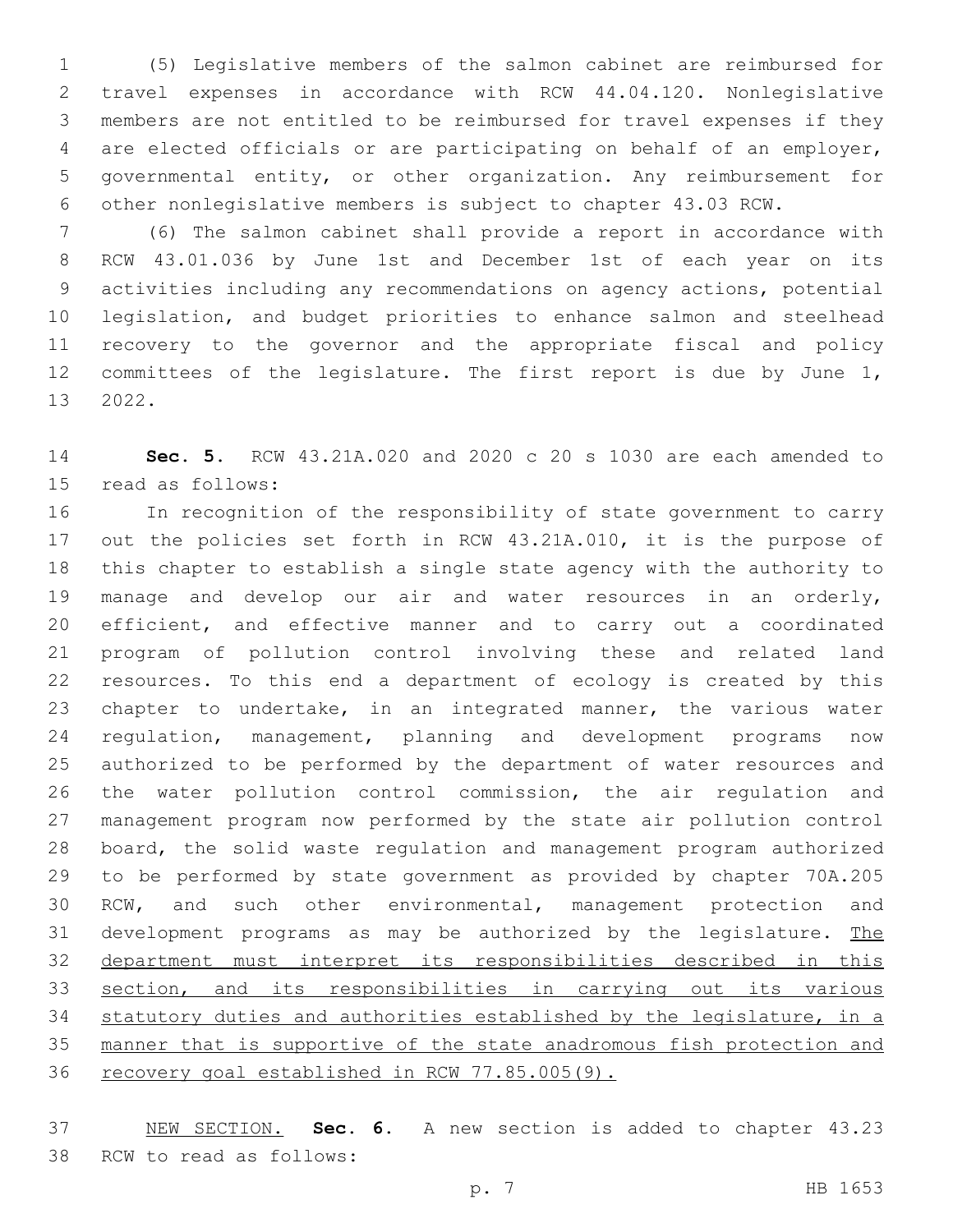The department must interpret its applicable responsibilities described in this chapter, and its applicable responsibilities in carrying out its other various statutory duties and authorities established by the legislature, in a manner that is supportive of the state anadromous fish protection and recovery goal established in RCW 77.85.005(9).

 NEW SECTION. **Sec. 7.** A new section is added to chapter 43.30 8 RCW to read as follows:

 The department must interpret its applicable responsibilities described in this chapter, and its applicable responsibilities in carrying out its other various statutory duties and authorities established by the legislature, in a manner that is supportive of the state anadromous fish protection and recovery goal established in RCW 14 77.85.005(9).

 NEW SECTION. **Sec. 8.** A new section is added to chapter 43.70 16 RCW to read as follows:

 The department must interpret its applicable responsibilities described in this chapter, and its applicable responsibilities in carrying out its other various statutory duties and authorities established by the legislature, in a manner that is supportive of the state anadromous fish protection and recovery goal established in RCW 77.85.005(9).22

 NEW SECTION. **Sec. 9.** A new section is added to chapter 43.330 24 RCW to read as follows:

 The department must interpret its applicable responsibilities described in this chapter, and its applicable responsibilities in carrying out its other various statutory duties and authorities established by the legislature, in a manner that is supportive of the state anadromous fish protection and recovery goal established in RCW 77.85.005(9).30

 NEW SECTION. **Sec. 10.** A new section is added to chapter 79A.05 32 RCW to read as follows:

 The commission must interpret its applicable responsibilities described in this chapter, and its applicable responsibilities in carrying out its other various statutory duties and authorities established by the legislature, in a manner that is supportive of the

p. 8 HB 1653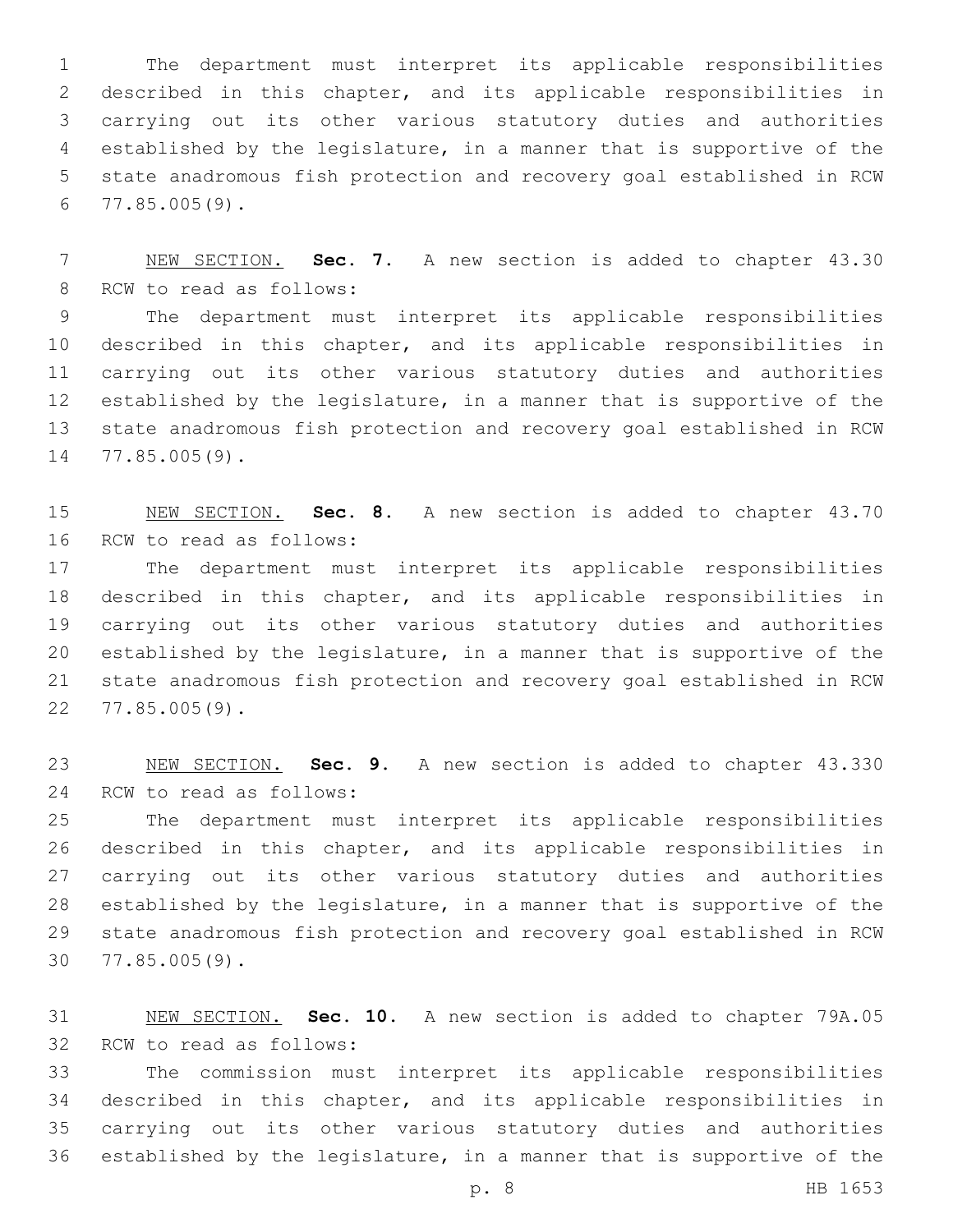state anadromous fish protection and recovery goal established in RCW 77.85.005(9).2

 NEW SECTION. **Sec. 11.** A new section is added to chapter 77.12 4 RCW to read as follows:

 The department and commission must interpret their applicable responsibilities described in this chapter, and their applicable responsibilities in carrying out their other various statutory duties and authorities established by the legislature, in a manner that is supportive of the state anadromous fish protection and recovery goal 10 established in RCW 77.85.005(9).

 NEW SECTION. **Sec. 12.** A new section is added to chapter 47.01 12 RCW to read as follows:

 The department must interpret its applicable responsibilities described in this chapter, and its applicable responsibilities in carrying out its other various statutory duties and authorities established by the legislature, in a manner that is supportive of the state anadromous fish protection and recovery goal established in RCW 18 77.85.005(9).

 NEW SECTION. **Sec. 13.** A new section is added to chapter 89.08 20 RCW to read as follows:

 The commission must interpret its applicable responsibilities described in this chapter, and its applicable responsibilities in carrying out its other various statutory duties and authorities established by the legislature, in a manner that is supportive of the state anadromous fish protection and recovery goal established in RCW 77.85.005(9).26

 **Sec. 14.** RCW 90.71.360 and 2007 c 341 s 18 are each amended to read as follows:28

 (1) The partnership shall not have regulatory authority nor 30 authority to transfer the responsibility for, or implementation of, any state regulatory program, unless otherwise specifically 32 authorized by the legislature.

 (2) The action agenda may not create a legally enforceable duty to review or approve permits, or to adopt plans or regulations. The action agenda may not authorize the adoption of rules under chapter 34.05 RCW creating a legally enforceable duty applicable to the

p. 9 HB 1653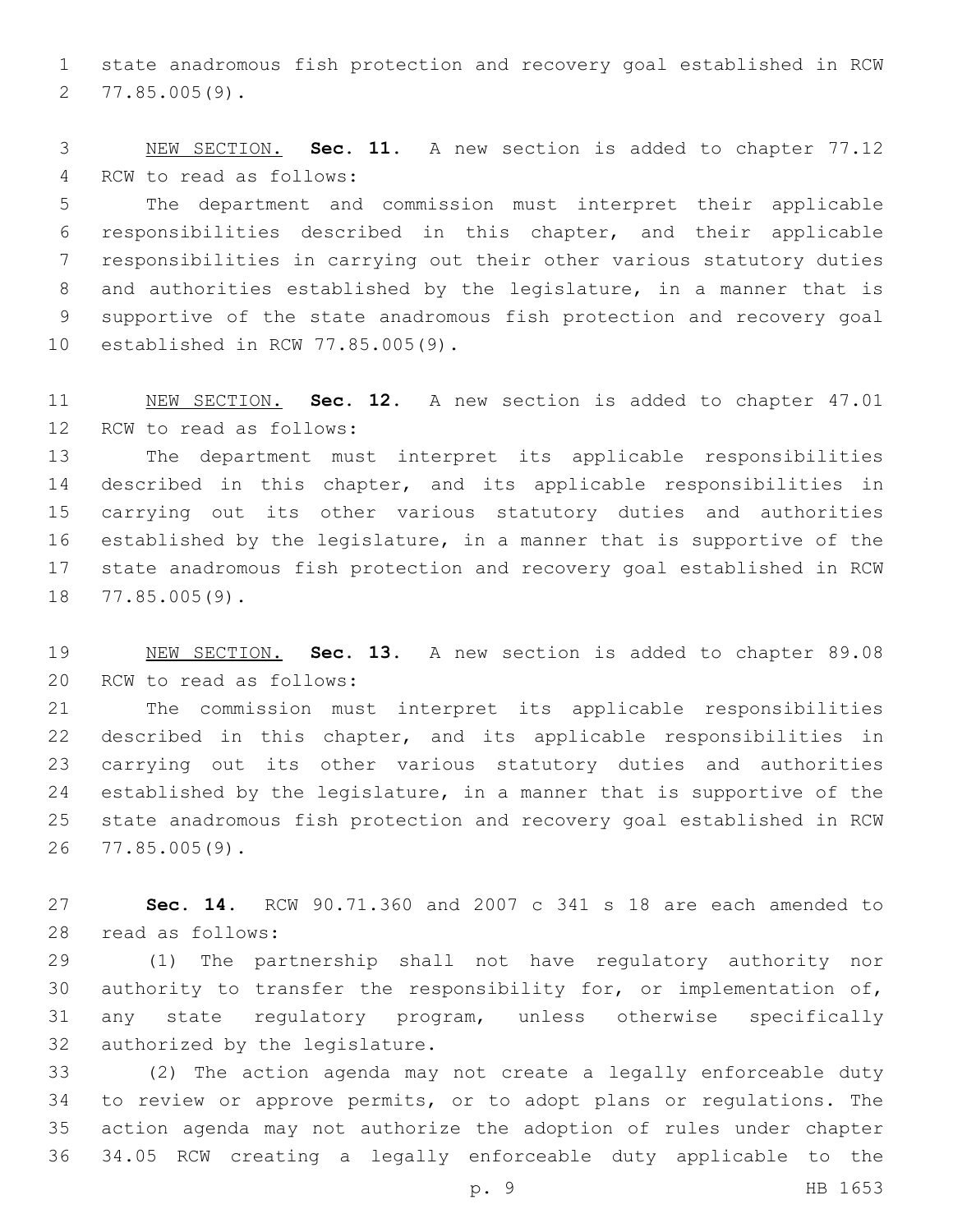review or approval of permits or to the adoption of plans or regulations. No action of the partnership may alter the forest practices rules adopted pursuant to chapter 76.09 RCW, or any associated habitat conservation plan. Any changes in forest practices identified by the processes established in this chapter as necessary to fully recover the health of Puget Sound by 2020 may only be realized through the processes established in RCW 76.09.370 and other designated processes established in Title 76 RCW. Nothing in this subsection or subsection (1) of this section limits the 10 accountability provisions of this chapter.

 (3) Nothing in this chapter limits or alters the existing legal authority of local governments, nor does it create a legally enforceable duty upon local governments. When a local government proposes to take an action inconsistent with the action agenda, it shall inform the council and identify the reasons for taking the action. If a local government chooses to take an action inconsistent with the action agenda or chooses not to take action required by the action agenda, it will be subject to the accountability measures in this chapter which can be used at the discretion of the council.

 (4) The partnership must interpret its applicable 21 responsibilities described in this section, and its applicable responsibilities in carrying out its other various statutory duties 23 and authorities established by the legislature, in a manner that is supportive of the state anadromous fish protection and recovery goal established in RCW 77.85.005(9).

 **Sec. 15.** RCW 79A.25.005 and 2007 c 241 s 39 are each amended to 27 read as follows:

 (1) As Washington begins its second century of statehood, the legislature recognizes that renewed efforts are needed to preserve, conserve, and enhance the state's recreational resources. Rapid population growth and increased urbanization have caused a decline in suitable land for recreation and resulted in overcrowding and deterioration of existing facilities. Lack of adequate recreational resources directly affects the health and well-being of all citizens 35 of the state, reduces the state's economic viability, and prevents Washington from maintaining and achieving the quality of life that it deserves.37

38 (2) It is therefore the policy of the state and its agencies to preserve, conserve, and enhance recreational resources and open